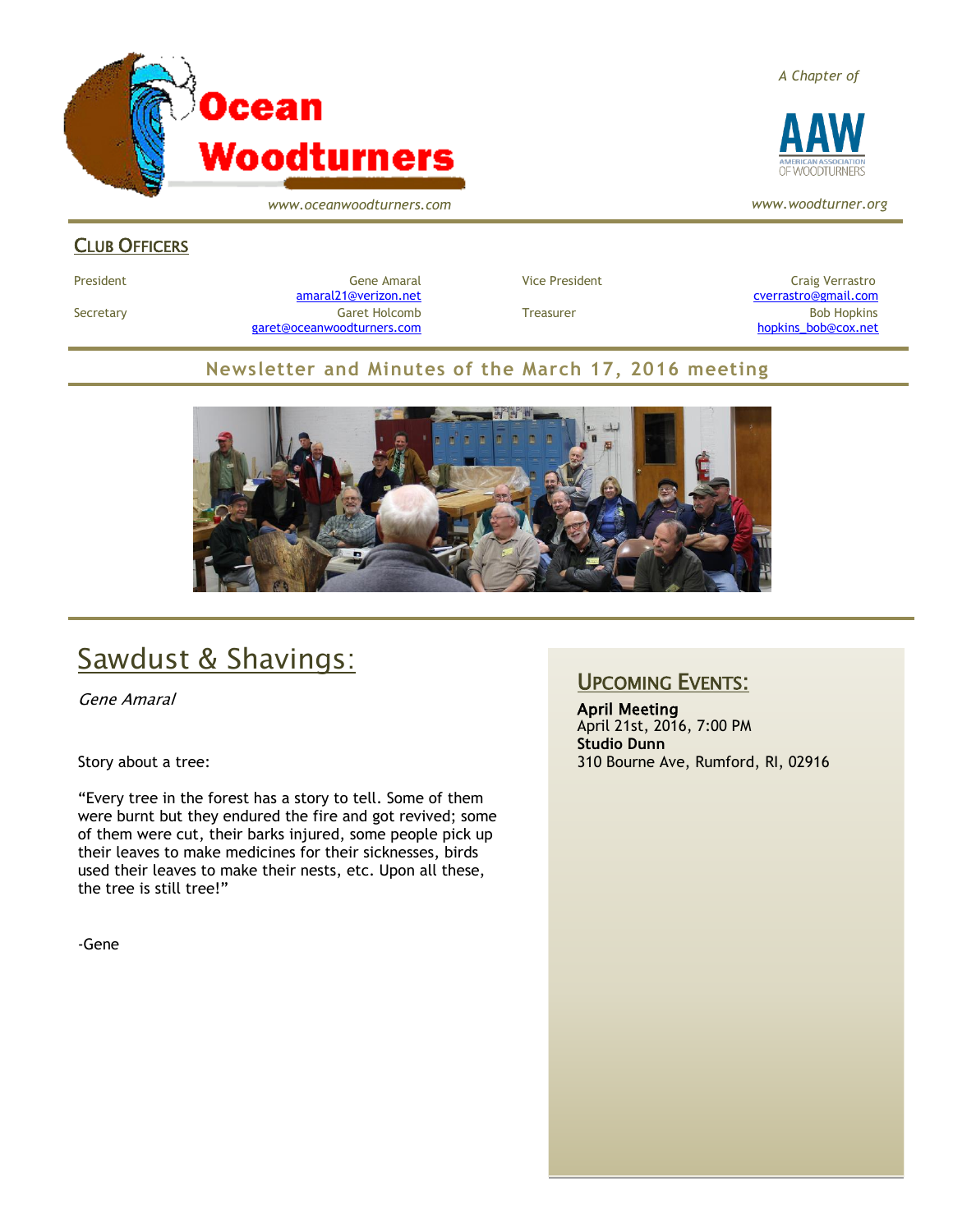# Secretary's Notes

Garet Holcomb

We would like to get member input on the content of the newsletter. If there's anything you'd like to see in the form of articles, features, tip and tricks, or anything else, please let me know. If you'd be willing to contribute content, we'd be glad to have the support!

# Treasurer's Report

Bob Hopkins

Current total is \$1767.03, which includes \$223 in the camera fund.

You can pay your dues directly from the website at <http://www.oceanwoodturners.com/dues.cfm>

Dues: Club dues are \$25 annually. For members who wish to have a printed Newsletter mailed to them monthly, there is an annual charge of \$5 to cover postage, payable with club dues. All payments should be mailed to:

> Bob Hopkins 48 Tilbury Drive, Bristol, RI 02809

# Meeting Minutes – Old Business

### Gene opened the meeting with 24 members present

Treasurer's Report - Acceptance of Bob's report was moved and seconded, and carried by the group unanimously.

Committee Reports. All committees are looking for help from the membership. Please contact the committee chairs for more info.

| <b>Program Committee:</b>     | Susan remind everyone to get your nametags made, and show off       |
|-------------------------------|---------------------------------------------------------------------|
|                               | your creativity! Blank tags are still available at the meetings for |
|                               | those who need them.                                                |
| <b>Outreach Committee:</b>    | Chuck is looking for idea or media contacts. Also, invite your      |
|                               | friends or family to a meeting to help us get more people involved. |
| <b>Fundraising Committee:</b> | No report                                                           |

Sea Urchins – Bob H has received the large sea urchin order we placed. We have a large stock of urchins in the Club Store, so please let us know if you're interested!

Dues/Membership cards – Dues for 2016 are due. The membership card tool on the Ocean Woodturner website is up and running, so members can print their own cards. The PayPal account is now linked to the Club's bank account, to make things even easier.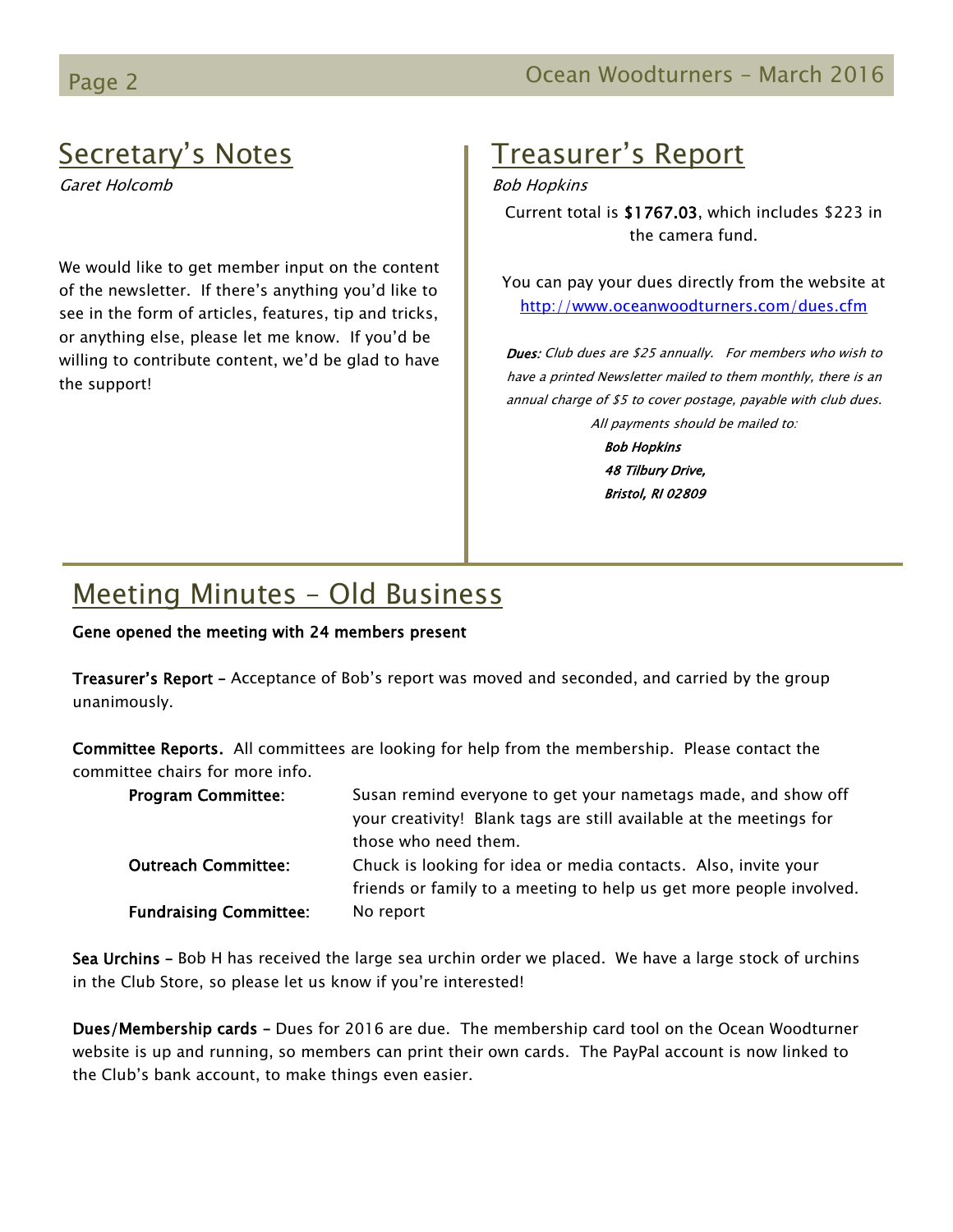## Meeting Minutes – New Business

Wood - Bob H. knows a gentleman with a spalted maple trunk, not yet cut down. Located in Palmer, MA, if you're interested and willing to drive for it, contact Bob.

# **Show and Tell**

## Roland Lavoie



Roland brought in a large assortment of flower turnings and live edge bowls, of various species and finishes.



Dan Dragon





Dyed Ash vessel with gold flake, with Ambrosia lid with Walnut finial. Also, dyed-rim bowl, and a Walnut bowl with gold rim



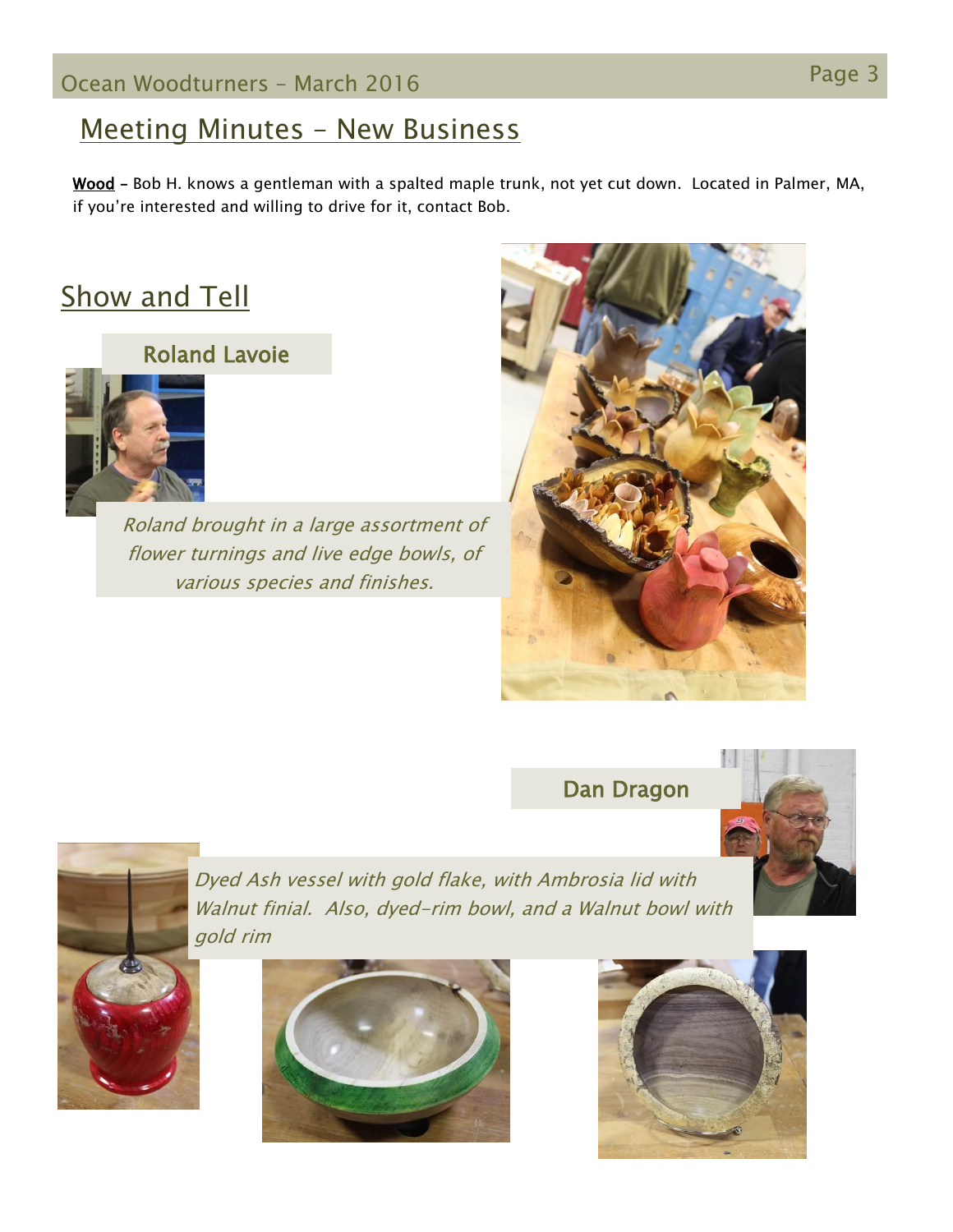# Page 4 **Ocean Woodturners – March 2016**

# Show and Tell (Cont.)



Christmas ornament with the "sputnik" shell body.

Bob Hopkins





Richard Gadoury

Tangentially turned Fir bowl, made from reclaimed wainscoting



## Craig Verrastro

Lego Man, made from a single 2x4 from Home Depot

Gene Amaral

Gene's "vacation bowl"





Tom Powell









Three segmented pine bowls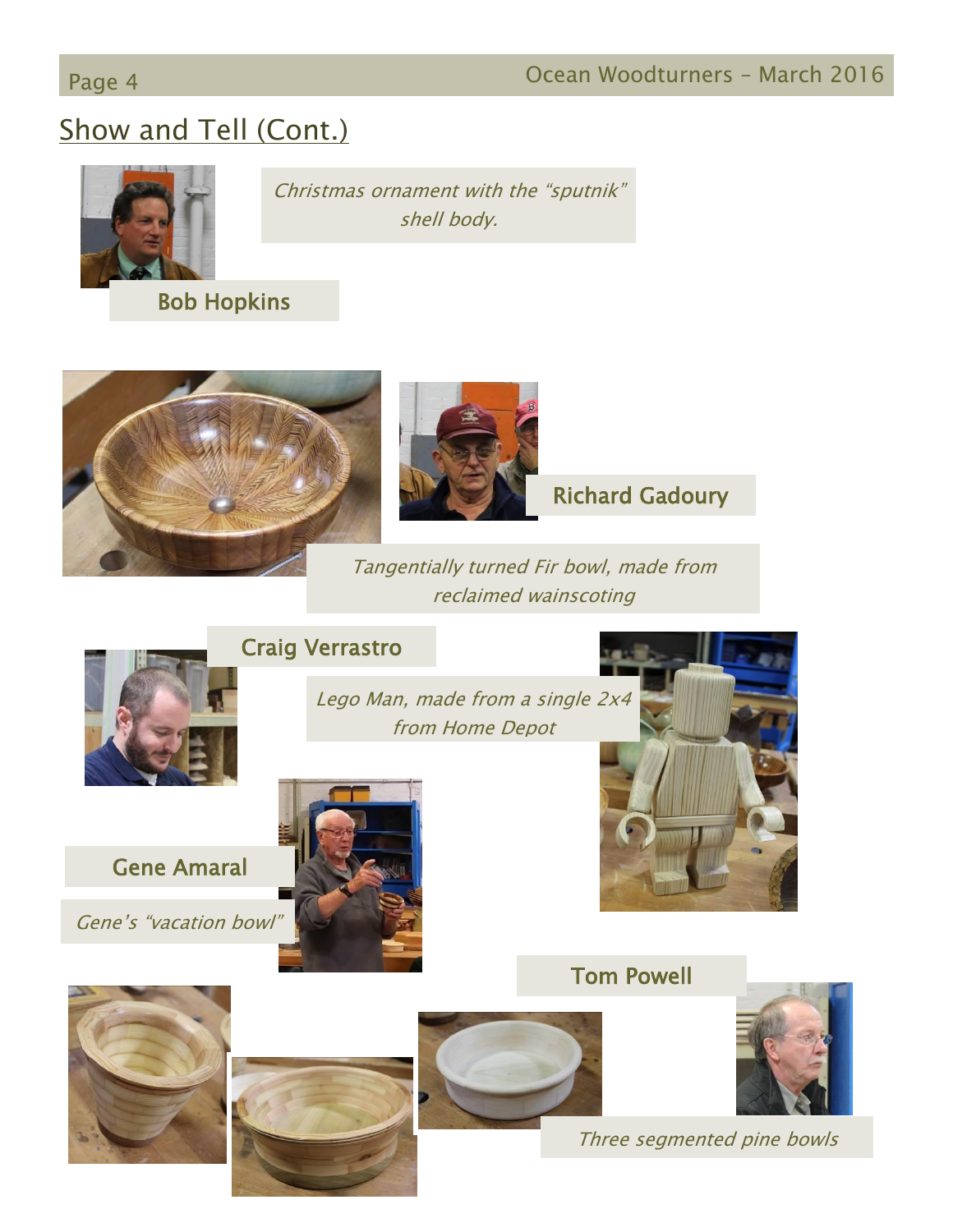#### **Membership Cards:**

Craig has implemented a tool on the Club website to allow members to print their own membership cards. Club members, current on their dues, can go to [www.oceanwoodturners.com](http://www.oceanwoodturners.com/) and click the Member Login link at the top. Once logged, in click "Membership Card" from the left hand column, and click the button. Your membership card will generate as a PDF file, properly sized ready to be printed on any printer.

If you do not currently have a login name and password for the Ocean Woodturners website, please contact Craig right away to set one up.

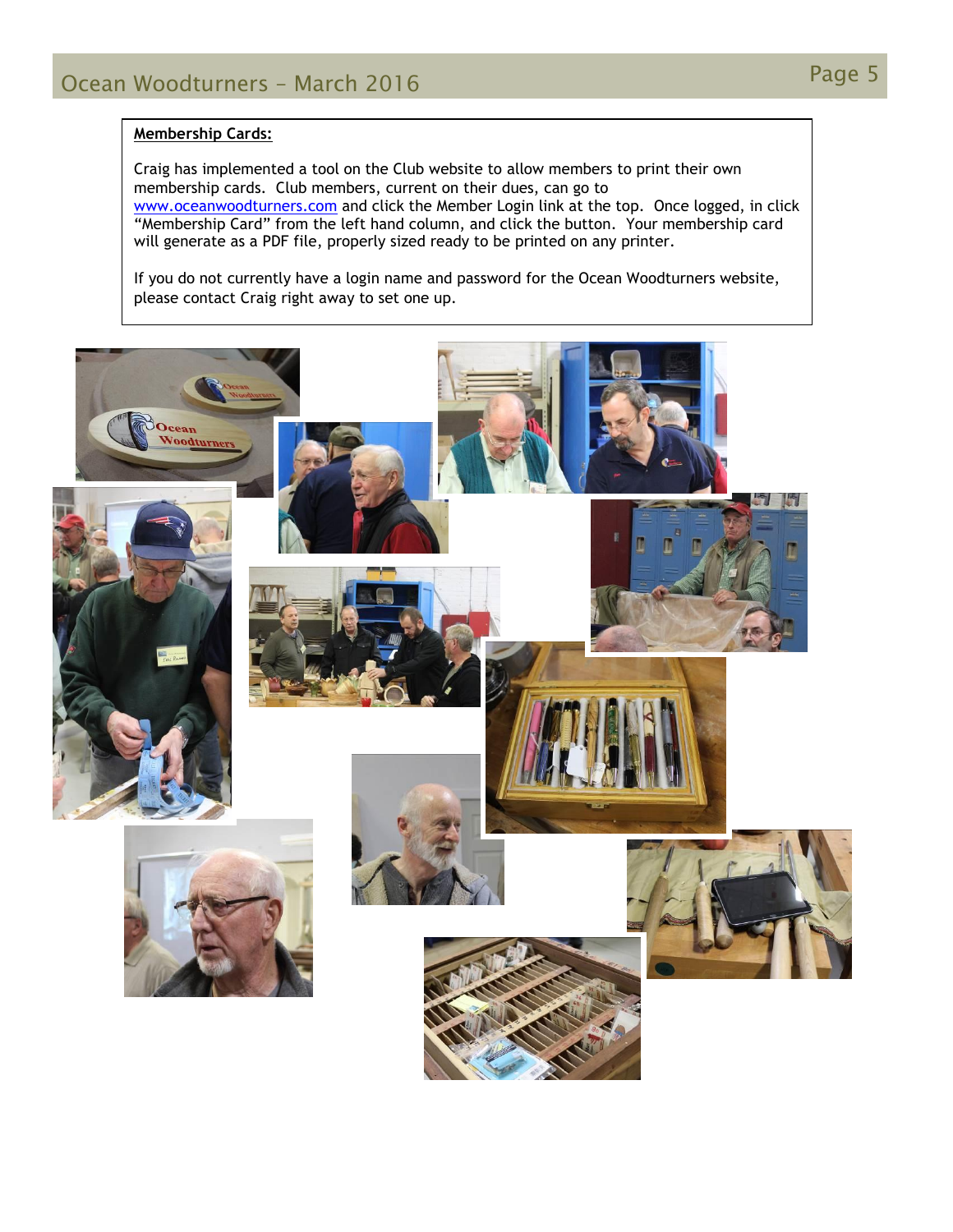# Demonstration

## Nigel Howe Demonstrates A different Approach to Turning a Crotch

Nigel Howe, past President of the Massachusetts South Shore Woodturners [\(http://www.msswt.org/\)](http://www.msswt.org/) visited us to demonstrate his approach to turning a crotch, the area of a tree where limbs fork.

> Before turning his sample piece, Nigel gave us a rundown of the different ways he's experimented with mounting and turning large crotches. In this example, he's mounted the piece from the side, which results in a large winged bowl similar to the one in the slide shown here.

Nigel shows his blank crotch along with a couple of example turnings from similar crotches he's done in the past. The thin walls of the long wings require special

support and careful turning to prevent damage. He begins with a small brace cut from scrap, that slips between the limbs of the crotch, supporting them and also giving a place for the tailstock to contact and support the turning piece.

Using a shop made tenon gauge, Nigel begins by turning the chuck tenon on the solid base of the crotch. Part off the tenon and remount in the chuck, bringing up the tailstock for support.

> Turn the outside of the piece to the desired shape. Nigel adds a narrower "waist" between the wings and the base. Sharp tools are critical, as always.